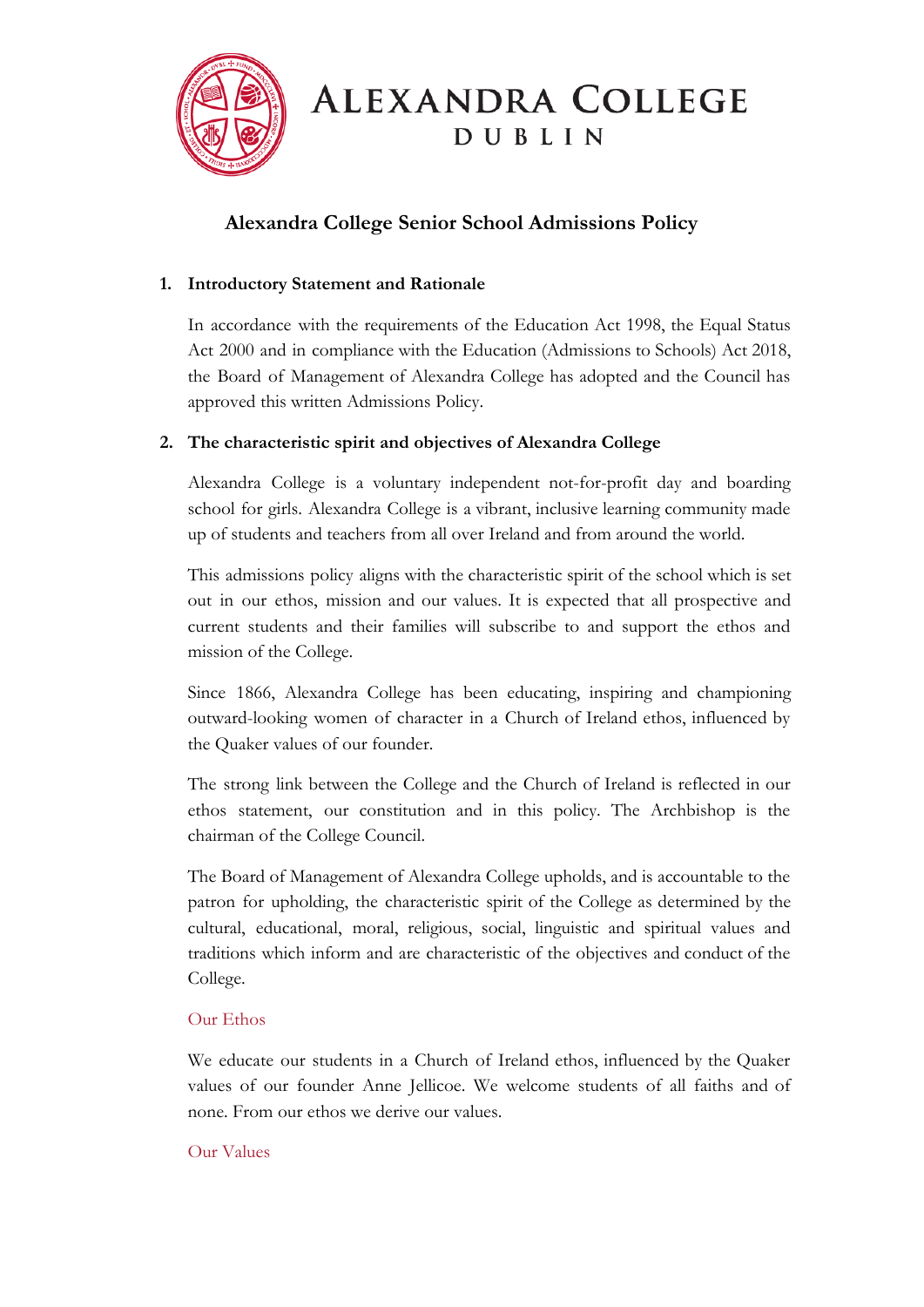Our core values are derived from the Quaker values of our founder, Anne Jellicoe. They are a daily commitment to a way of being in the world. Together, they provide a framework to help us to think clearly, behave positively, reach sound decisions, be well, and contribute to the development and wellness of others.

#### Our Mission:

Alexandra College aims to provide education in an environment which promotes a Church of Ireland ethos influenced by the Quaker values of our founder.

We are committed to creating and maintaining an inclusive learning environment in which every girl is enabled to know her worth, see the worth of others, and to live each school day well, for her good and for the common good.

It is our hope that every student leaves this College equipped to continue her lifelong learning process joyfully, to carve her own path, to make and sustain relationships, and to make her particular positive contribution to society.

Achievement of our mission requires the full support, engagement and day to day commitment of the whole school community.

#### **3. Purpose of the Policy**

The purpose of this policy is to set out clearly the characteristic spirit, ethos, objectives, the admissions policy and procedures of the College.

The policy ensures that the College serves any student from the Church of Ireland and wider Protestant community who is seeking admission to a school that provides education consistent with that faith, while also creating an inclusive, welcoming and vibrant learning community to girls of all faiths and none.

The College supports the principles of inclusiveness, equality of access and participation in the school and parental choice, and takes into account the rights of the Patron, as set out in the Education Act as well as the funding and resources available to the College.

#### **4. Scope of the Policy**

While the same admissions and priority criteria apply to Alexandra College Junior School and Alexandra Pre-School, this policy applies only to the secondary school.

#### **5. Admission Statement**

The College shall admit each student seeking admission to the College other than where the school is oversubscribed or in the circumstances set out in section 12 below.

The College does not discriminate in its admissions policy or procedures or in the implementation of those policies and procedures on any grounds. In particular, and by reference to section 3 of the Equal Status Act 2000, Alexandra College will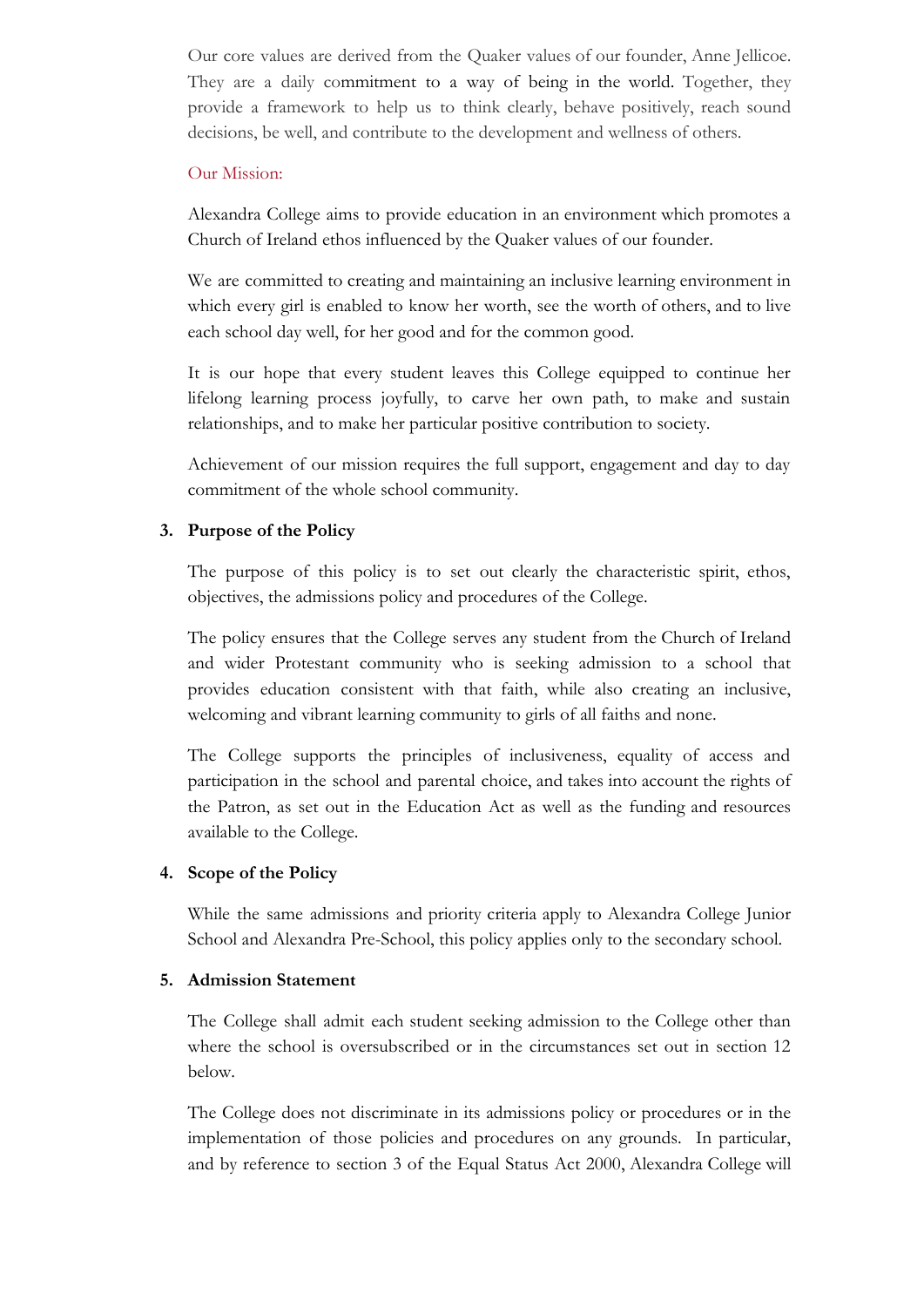not discriminate in admission of a student to the College on the grounds of the gender, civil status, family status, sexual orientation, religion, race, disability, membership of the Traveller community or special educational needs of the student or the applicant in respect of the student concerned.

Alexandra College is a school for girls. The College does not discriminate where it refuses to admit as a student a person who is not of that gender.

Alexandra College aims to provide education in an environment which promotes a Church Of Ireland ethos and Quaker values and does not discriminate where it:

- 1. admits as a student a person who is a member of or is raised by a parent who is a member of the Church of Ireland or of a church which is a full ecumenical partner of the Church of Ireland or of a recognised reformed tradition within the Christian Church in preference to others; or
- 2. refuses to admit as a student a person who is not a member of nor is raised by a parent who is a member of the Church of Ireland nor of a church which is a full ecumenical partner of the Church of Ireland nor of a recognised reformed tradition within the Christian Church and it is proved that the refusal is essential to maintain the ethos of the school.

#### **6. Boarding and Day School**

Alexandra College is a boarding and day school. In accordance with Section 6(e) of the Education Act 1998 and to ensure effective use of resources, it is the policy of the College to fill all boarding places before filling day places.

Applications which do not indicate a genuine requirement for boarding will be disregarded. A genuine requirement for boarding would be demonstrated by residence an appropriate distance from the college, overseas residence or specific demonstrable domestic circumstances. The College may interview applicants and their parents/guardians to assess suitability of boarding school for the student and whether there is a genuine requirement for boarding.

Any offer of admission to a boarding place in the College is conditional on the student's parent undertaking that a boarding place rather than a day place is required.

A student who enrols as a boarding student, is not guaranteed a place as a day student in subsequent years. Available day places will be allocated each year in accordance with the priority criteria set out at section 10 below.

#### **7. Capacity and resources**

Alexandra College is a fee-paying school and in addition to such funding as is provided by the Department of Education and Skills towards the hiring of teachers, the finances of the school are provided by fees and by contributions from the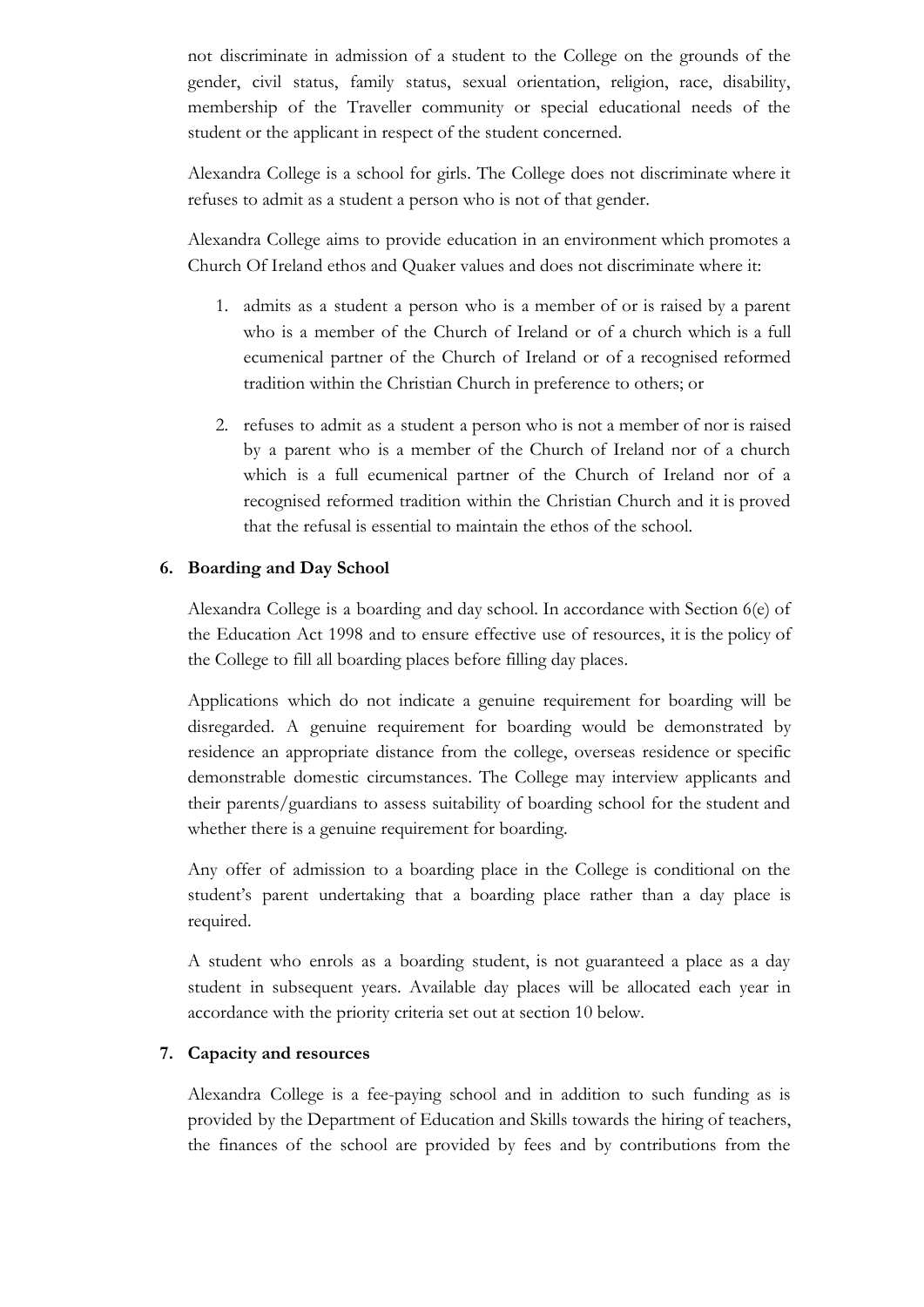school community.

The Board of Management operates a development programme to maintain, improve and develop facilities on the campus. All incoming and existing parents are invited to participate in the development programme.

Scholarships are an important way for the College to realise its mission of creating and maintaining an inclusive learning environment. As part of the College's strategic plan, in line with the mission and ethos of Alexandra College, and subject to funding, the College aims to increase access scholarship students to 20% of secondary school students. The board will take this into account in deciding how many places will be made available by the College in each intake group.

The College has limited capacity, funding and resources. To ensure that the College can provide a holistic education to each student in line with the College's educational philosophy, and mindful of its obligations in terms of the health and safety of students, the College will not admit more students than its current capacity and resources can facilitate. The board will take this into account in deciding how many places will be made available by the College in each intake group.

## **8. Application for Admissions Procedure for entry to First Year**

1. In March of each year, or at such other time as the Board deems convenient, the Board of Management will publish an Annual Admissions Notice on the school website. The Annual Admissions Notice will be published at least one week before the College accepts any applications for admission for that year. This Admissions Policy should be read together with the Annual Admissions Notice for the relevant school year.

The Admissions Notice will provide:

- a. a link to the College's Admissions Policy;
- b. a link to the Application for Admission Form for that year;
- c. the date from which the school will accept applications for admission for the relevant year;
- d. the deadline for receiving applications for admission for the relevant year;
- e. the date by which the College will make offers of admission;
- f. the date by which an offer of admission must be accepted;
- g. the number of boarding and the number of day places being made available by the College for the year group.
- 2. An Application for Admission Form together with the College Mission and Ethos Statement, this Admissions Policy and the College Code of Behaviour is available on the school website. These policies may assist parents in deciding whether to apply to the College. Acceptance of an offer of admission to Alexandra College implies acceptance of and support for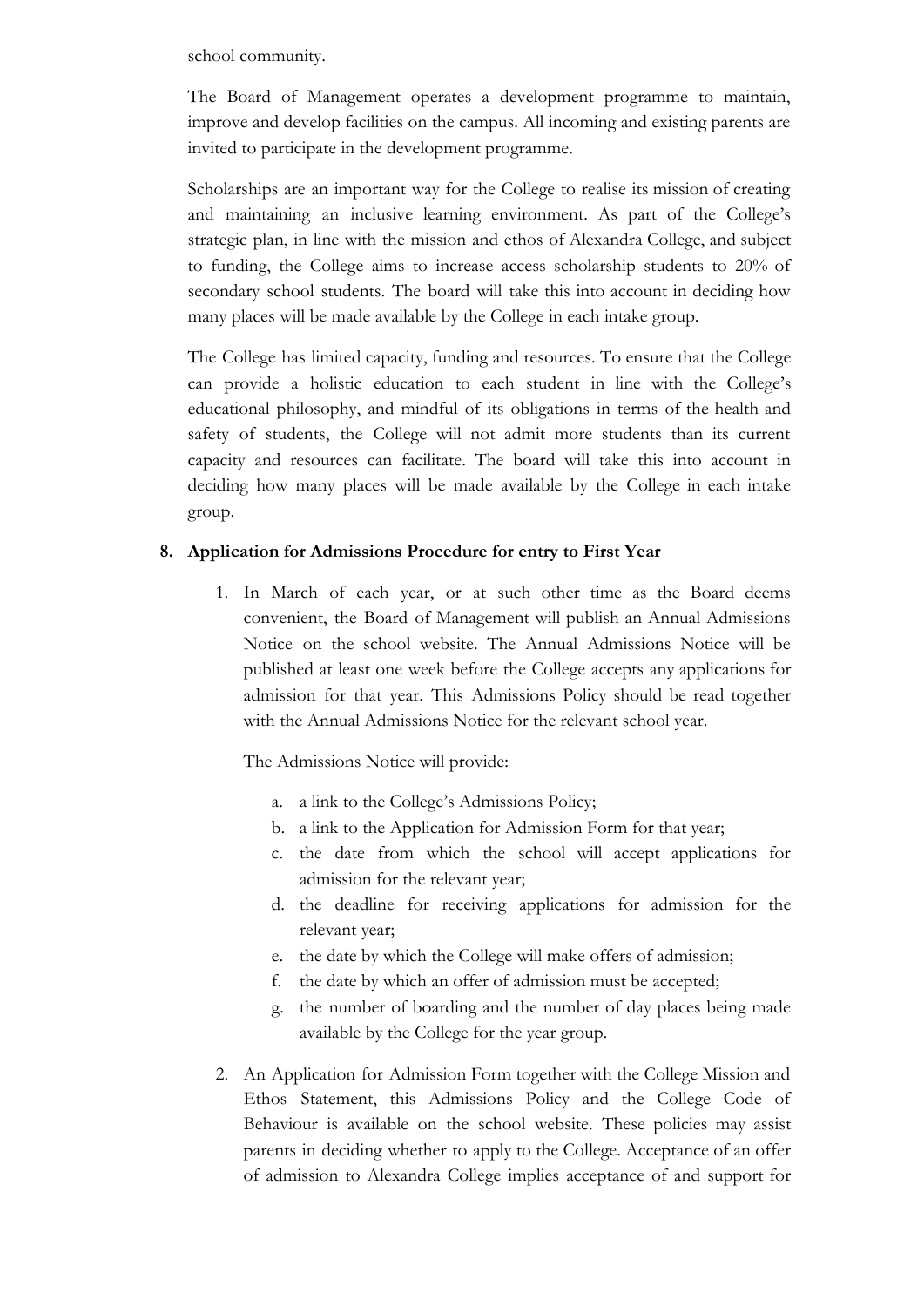those statements and policies.

- 3. The Application for Admission Form must be completed and submitted online before the indicated deadline. A date for receipt of completed Application for Admission Forms will be indicated in the Annual Admissions Notice.
- 4. The Application for Admission Form is only complete when the terms and conditions have been accepted and the application fee paid.
- 5. Applications will be considered only when all relevant information has been provided and parents have formally:
	- i. accepted the ethos statement of the College;
	- ii. undertaken to support the Code of Behaviour;
	- iii. undertaken that their daughter understands and will comply with the Code of Behaviour.
- 6. A number of parents will have submitted an Application for Admission Form or expression of interest before the coming into force of the relevant sections of the Education (Admission to Schools) Act 2018. This will be taken into account in the procedures outlined. Those students whose names were placed on a waiting list before 1 February 2020 will be allocated places on a first come first served basis until and including September 2025.

#### **9. Admission Criteria**

- a. The Department of Education and Skills Rules state that secondary school students must be aged 12 on 1st January in the calendar year following the child's entry into First Year. Birth Certificate evidence must be submitted with the Application for Admission Form.
- b. If the College is oversubscribed, that is if the number of applicants exceeds the number of places available admission will be in accordance with and in order of the priority criteria set out at section 10 below.
- c. The priority criteria are used to allocate places in a fair and transparent manner and so as to reflect the tradition, role and characteristic spirit of the College.
- d. All decisions on applications for admission to Alexandra College will be based on:
	- i. This Admissions Policy
	- ii. The Annual Admissions Notice
	- iii. The information provided by the applicant in the College's online application form received during the period for receiving applications specified in our Annual Admissions Notice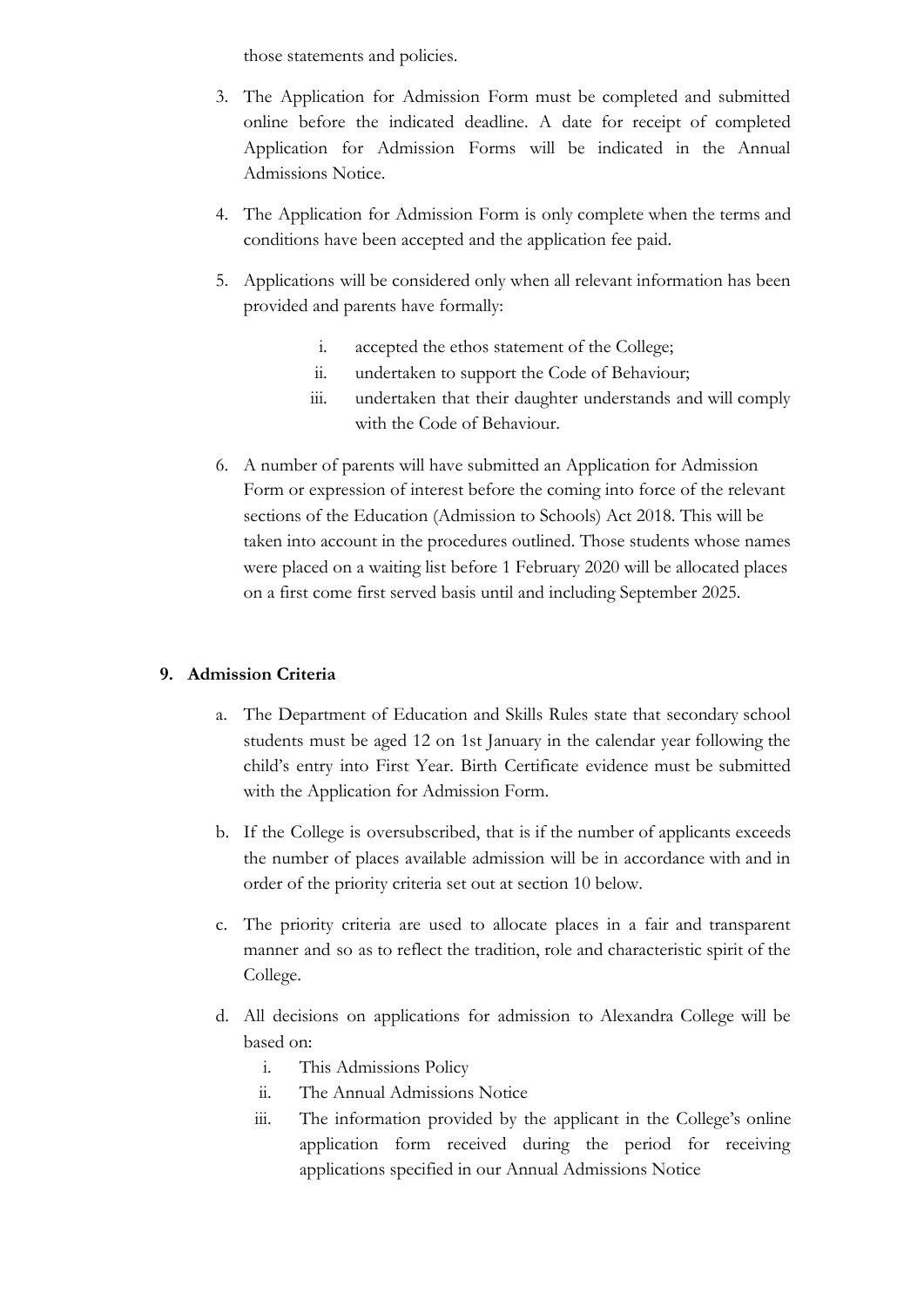- e. Criteria that are not set out in Sections 10 or 12 will not be used to make a decision on an application for admission to Alexandra College. In particular, when deciding on an application or when placing a prospective student on a waiting list, the College will not consider or take into account:
	- i. a student's prior attendance at the Alexandra College pre-school or pre-school service
	- ii. contributions to the school other than deposit, fees and charges
	- iii. a student's academic ability, skills or aptitude
	- iv. the occupation, financial status, academic ability, skills or aptitude of a student's parents;
	- v. a requirement that a student, or her parents, attend an interview, open day or other meeting as a condition of admission other than an interview to assess suitability of boarding for the student;
	- vi. a student's connection to the school by virtue of a member of her family attending or having previously attended the school other than in accordance with section 10(i) below;
	- vii. the date and time on which an application for admission was received by the school subject to section 8(6) above.
- f. The Board of Management has delegated its authority in this regard, in the first instance, to the Principal. Decisions relating to applications are made by the Principal in accordance with the priority outlined in section 10 below.
- g. If there are insufficient places available when places are being allocated at a particular priority level and two or more students tie for a place, random selection will apply in respect of that priority level.

## **10. Priority Criteria**

- a. Applications for boarding places will be considered first in accordance with the priority criteria below. When the boarding places have been allocated, day places will be allocated in accordance with these priority criteria.
- b. Students transferring from the Junior School whose parents have accepted and undertaken to support the Code of Behaviour. Students transferring from the Junior School will already have been subject to the priority criteria and parents will already have accepted the Mission and Ethos Statement of Alexandra College.
- c. Applicants whose names were placed on a waiting list before 1 February 2020 in order of their priority on that list.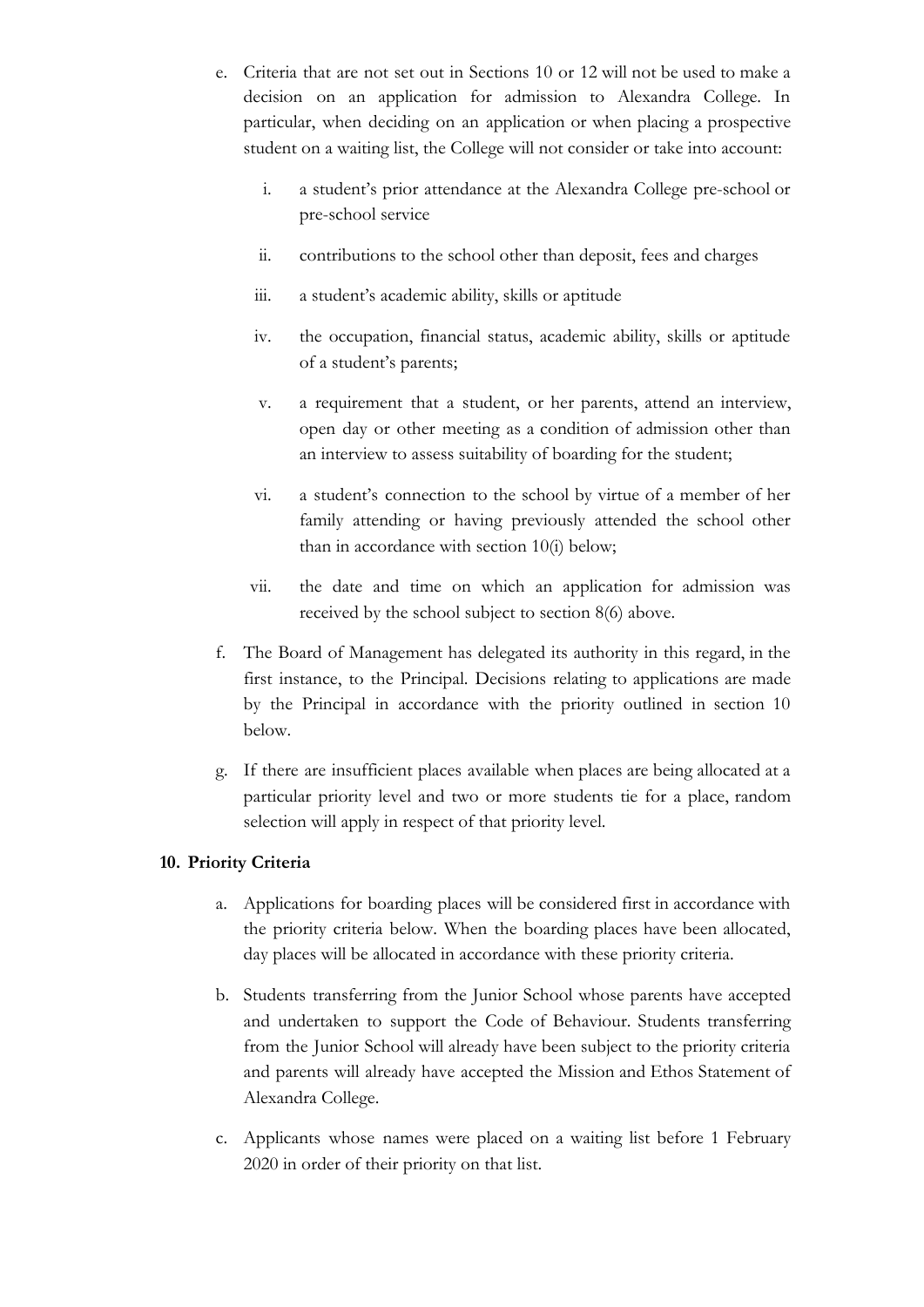- d. Children for whom there is documented evidence of membership of the Church of Ireland, will then be allocated places.<sup>1</sup>
- e. Children for whom there is documented evidence of membership of recognised reformed traditions within the Christian Church will then be allocated places.<sup>2</sup>
- f. Children one of whose parents is a documented member of the Church of Ireland will then be allocated places.
- g. Children one of whose parents is a documented member of a reformed tradition within the Christian Church will then be allocated places
- h. If places remain, priority will then be given in this order to:
	- i. Sisters of existing students,
	- ii. Sisters of past students
	- iii. Daughters and granddaughters of past students (up to 25% of the intake group)
	- iv. Daughters of staff.
- i. Boarding students who wish to transfer to available day places will then be allocated places.
- j. If there are remaining places when all priority criteria have been applied, any remaining places will be issued on the basis of random selection.
- k. If the College is not over-subscribed applications for admission will continue to be accepted, even after that deadline for application set out in the Annual Admissions Notice has passed.

#### **11. Notification of Decisions, Offers and Acceptance of Offers**

- a. Offers for places in First Year will be communicated in writing within the timeline outlined in the Annual Admissions Notice to the parents/guardians of those to whom a place has been allocated.
- b. The offer will include a Confirmation of Acceptance Form which must be completed and returned together with a deposit to be received by the indicated date.
- c. In accepting an offer of admission from Alexandra College, you must indicate:

<sup>1</sup> churches which are full ecumenical partners of the Church of Ireland

<sup>2</sup> member churches of the Irish Council of Churches, Council of Churches for Britain and Ireland or Conference of European Churches i.e Belgian/French/Dutch Reformed Church, Congregational Federation, Lutheran Church, Methodist Church, Moravian Church, Non-Subscribing Presbyterian Church, Old Catholic Church, Orthodox Churches, Presbyterian Church, the Salvation Army and the United Reformed Church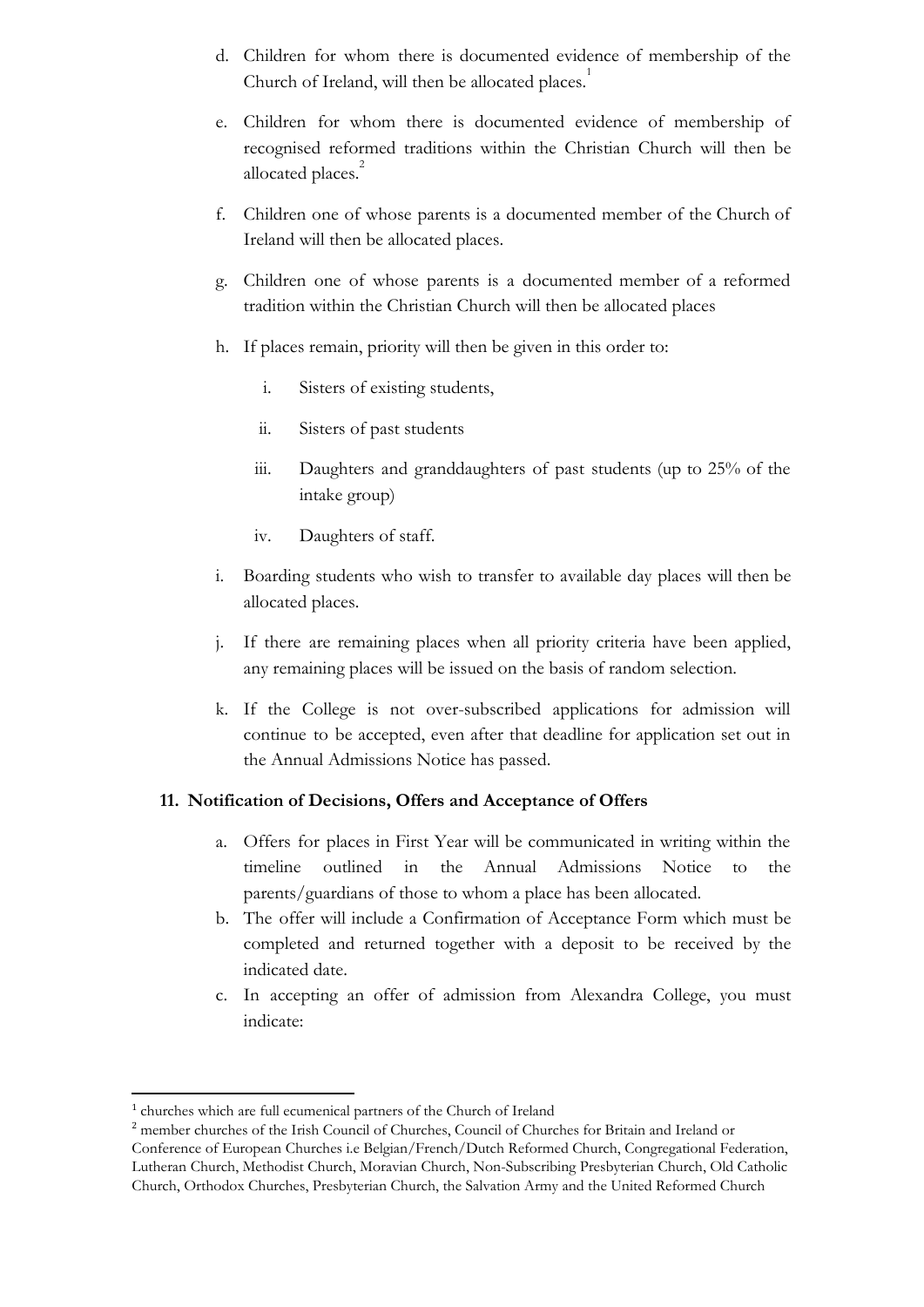- i. if you have accepted an offer for another school or schools. If you have accepted such an offer, you must also provide details of the offer or offers concerned; and
- ii. if you have applied for and are awaiting confirmation of an offer from another school or schools, and if so details of the other school or schools concerned.
- d. Failure to disclose this information on the acceptance of a place may lead to an offer being withdrawn by the College.
- e. In accordance with section 66(6) of the Education (Admission to Schools) Act 2018, Alexandra College may share data with other schools so as to facilitate the efficient admission of students. The College may provide a patron or another board of management with a list of the students in relation to whom:
	- i. an application for admission to the school has been received,
	- ii. an offer of admission to the school has been made, or
	- iii. an offer of admission to the school has been accepted.

The list may include any or all of:

- iv. the date on which an application for admission was received by the school;
- v. the date on which an offer of admission was made by the school;
- vi. the date on which an offer of admission was accepted by an applicant;
- vii. a student's personal details including her name, address, date of birth and personal public service number (within the meaning of section 262 of the Social Welfare Consolidation Act 2005).
- f. The parents of those who are not allocated a place will be advised in writing:
	- i. that no place is currently available,
	- ii. the reasons why no place was offered to them
	- iii. of the applicant's ranking against the priority criteria
	- iv. of the applicant's place on the waiting list.

Applicants will be informed of their right to seek a review of the College's decision in accordance with section 16.

#### **12. The College's Right to Refuse or Withdraw an Offer**

Alexandra College may refuse to make an offer if:

1. The College is oversubscribed for the relevant year.

Alexandra College may refuse to make an offer or may withdraw its offer of acceptance if: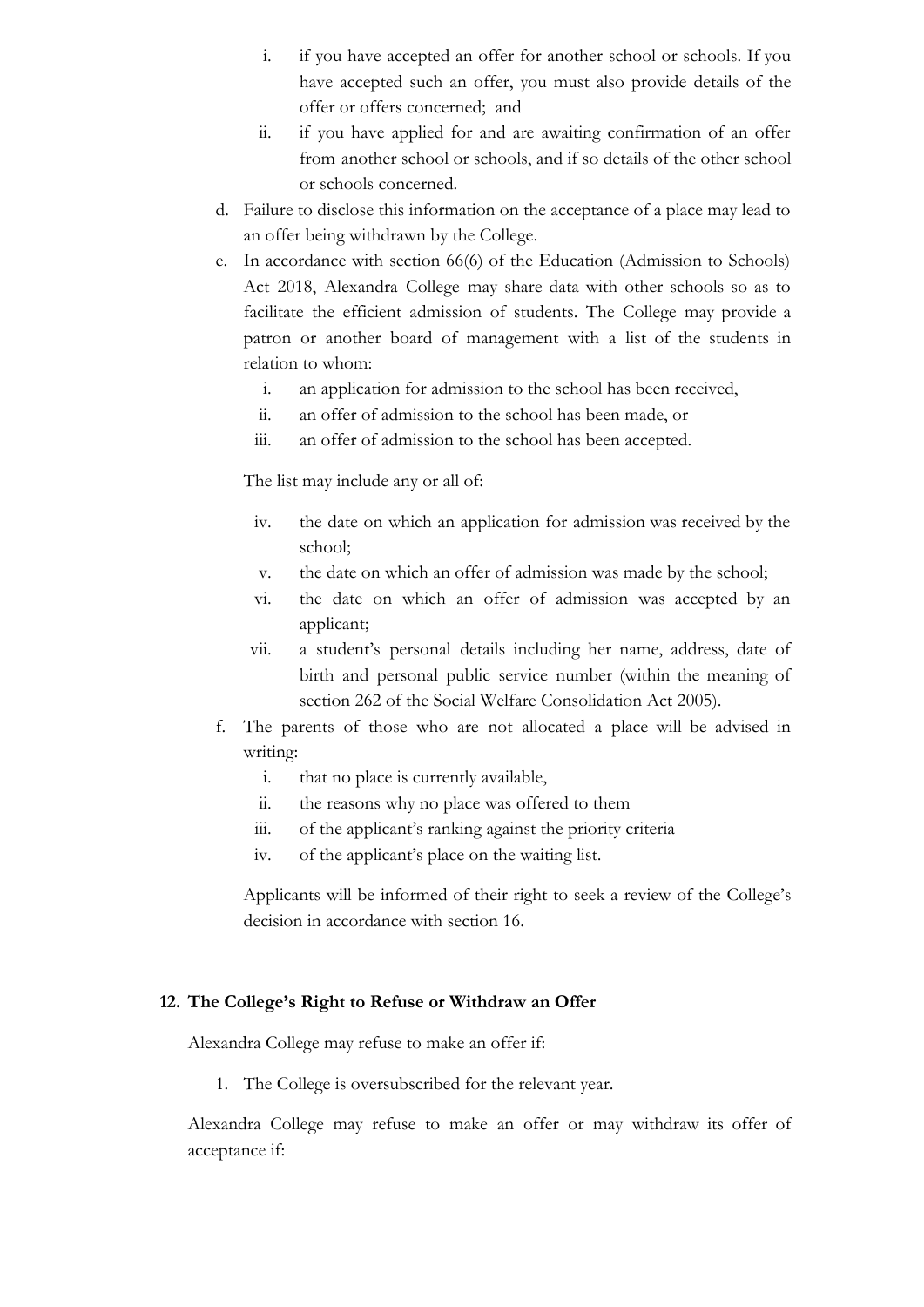- 1. the student is not a girl;
- 2. it is established that incorrect or misleading information was provided in the Application for Admission;
- 3. Confirmation of Acceptance of the offer was not received by the College by the date set out in the Annual Admissions Notice;
- 4. the prospective student and/or her parent/guardian has failed to confirm in writing that they accept and undertake to make all reasonable efforts to comply with and support the College's Code of Behaviour; or
- 5. the College was not informed about any offers from other schools.

## **13. Waiting List**

- a. If the College is oversubscribed for the relevant year, the College will compile a waiting list of applicants. The list will be valid for the school year in which admission is sought.
- b. Placement on the waiting list is in the order of priority assigned to the students' applications by the College having applied the selection criteria set out at Section 10 of this Admissions policy.
- c. Offers of any subsequent places that become available for and during the school year in relation to which admission is being sought will be made to those students on the waiting list, in accordance with the order of priority in relation to which the students have been placed on the list.
- d. Any place subsequently becoming available through non-acceptance, cancellation or withdrawal will be allocated using the priority criteria listing at Section 10 and within each priority on a first come first served basis.

## **14. Late Applications**

- a. All Applications for Admission received after the closing date set out in the Annual Admissions Notice will be considered and decided upon in accordance with this Admissions Policy, the Education Admissions to School Act 2018 and any regulations made under that Act.
- b. Late applicants will be notified of the decision in respect of their application not later than three weeks after the date on which the College received the application. Late applicants will be offered a place if there is a place available. If no place is available, the name of the applicant will be added to the waiting list.

## **15. Admission criteria for entry to any year other than First Year and during the school year**

Admission during the school year or into a year other than first year may be possible subject to conditions, including availability of space, acceptance of the Code of Behaviour and Ethos and Mission Statement, subject choice availability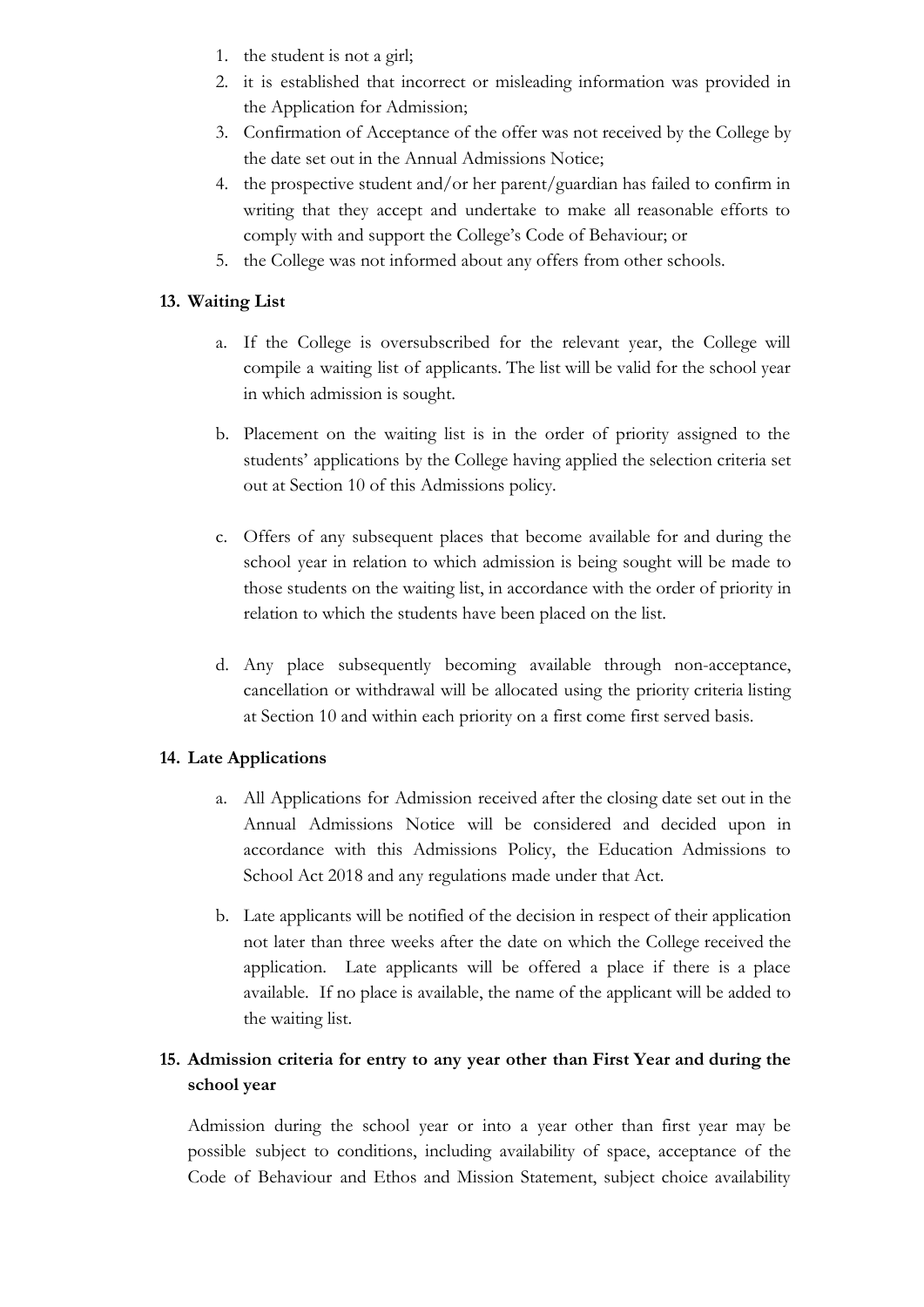and timing within the school year programme and curriculum. Available places will be considered and allocated in accordance with the admission and priority criteria set out at section 10 above.

## **16. Review of admission decision**

- a. The admission process is managed as a devolved function of the College Board of Management. As the Board of Management will not be directly involved in the administration of the allocation process, the Board of Management may review the application of the Admissions Policy and content of the Annual Admissions Notice. Parents/guardians of applicants may request a review by the Board of Management or by a sub-committee of the Board of Management authorised to do so.
- b. A request for review must be in writing and must set out the grounds of the request.
- c. Following a review, the Board of Management will issue the applicant with a statement that there was no failure or error in making the decision to refuse entry or that there was a failure or error in making the decision to refuse entry and whether or not it had a material effect on the outcome of the application.
- d. If the Board of Management finds that there was a failure or error and that it had a material effect on the outcome of the application, it will rectify that failure or error.
- e. Following the conclusion of this review procedure an applicant parent/guardian may appeal to the Secretary General of the Department of Education and Skills in accordance with section 29 of the Education Act, 1998 by sending a completed Section 29 Appeals Application Form, including a letter confirming the decision of the board of management signed by a member of the board of management and clearly state their title.
- f. The appeal should be submitted within 42 calendar days of the date the board of management's decision.

## **17. Arrangements for students who opt out of religious instruction**

A parent of a student, or a student who has reached the age of 18, who wishes to attend Alexandra College without attending religious instruction should make a written request to the Principal. A meeting will then be arranged with the parent and the student or the student, as the case may be, to discuss how the request may be accommodated by the school.

The following policy and related procedures were adopted by the Board of Management on